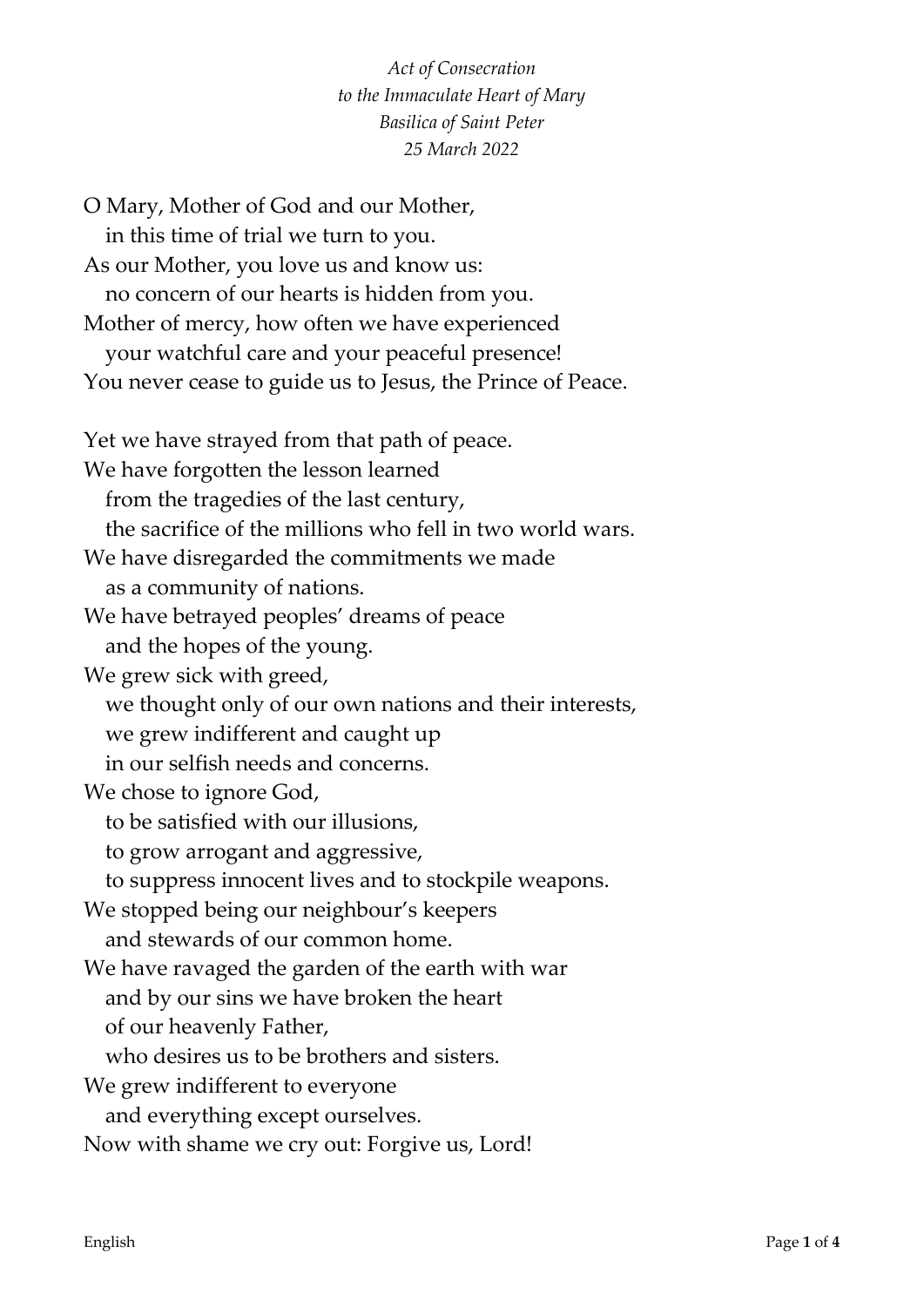English Page **2** of **4** Holy Mother, amid the misery of our sinfulness, amid our struggles and weaknesses, amid the mystery of iniquity that is evil and war, you remind us that God never abandons us, but continues to look upon us with love, ever ready to forgive us and raise us up to new life. He has given you to us and made your Immaculate Heart a refuge for the Church and for all humanity. By God's gracious will, you are ever with us; even in the most troubled moments of our history, you are there to guide us with tender love. We now turn to you and knock at the door of your heart. We are your beloved children. In every age you make yourself known to us, calling us to conversion. At this dark hour, help us and grant us your comfort. Say to us once more: "Am I not here, I who am your Mother?" You are able to untie the knots of our hearts and of our times. In you we place our trust. We are confident that, especially in moments of trial, you will not be deaf to our supplication and will come to our aid. That is what you did at Cana in Galilee, when you interceded with Jesus and he worked the first of his signs. To preserve the joy of the wedding feast, you said to him: "They have no wine" (*Jn* 2:3). Now, O Mother, repeat those words and that prayer, for in our own day we have run out of the wine of hope, joy has fled, fraternity has faded. We have forgotten our humanity and squandered the gift of peace. We opened our hearts to violence and destructiveness. How greatly we need your maternal help!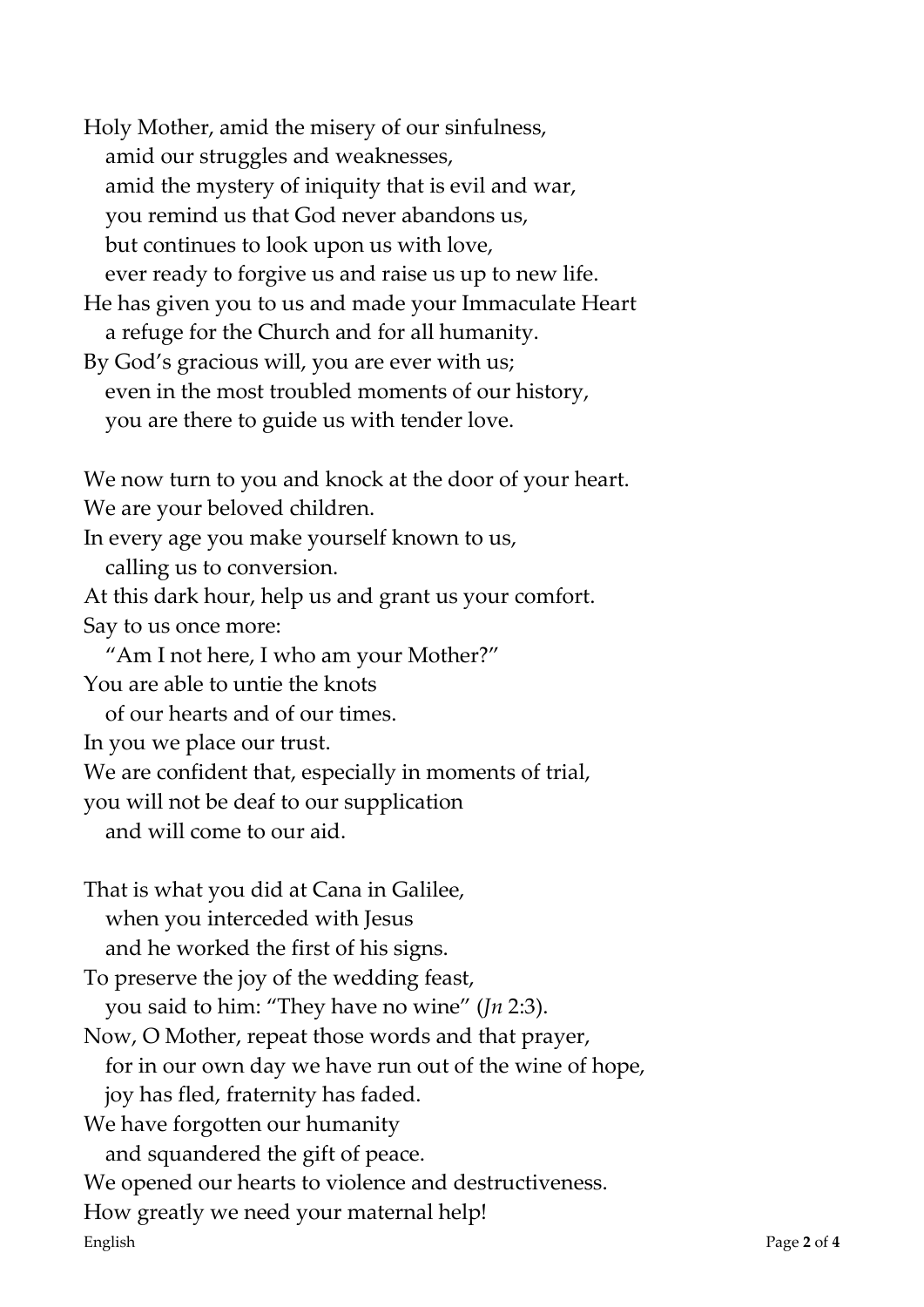Therefore, O Mother, hear our prayer.

Star of the Sea, do not let us be shipwrecked in the tempest of war. Ark of the New Covenant, inspire projects and paths of reconciliation. Queen of Heaven, restore God's peace to the world. Eliminate hatred and the thirst for revenge, and teach us forgiveness. Free us from war, protect our world from the menace of nuclear weapons. Queen of the Rosary, make us realize our need to pray and to love. Queen of the Human Family, show people the path of fraternity. Queen of Peace, obtain peace for our world.

- O Mother, may your sorrowful plea stir our hardened hearts. May the tears you shed for us make this valley parched by our hatred blossom anew. Amid the thunder of weapons, may your prayer turn our thoughts to peace. May your maternal touch soothe those who suffer and flee from the rain of bombs. May your motherly embrace comfort those forced to leave their homes and their native land. May your Sorrowful Heart move us to compassion and inspire us to open our doors and to care for our brothers and sisters who are injured and cast aside.
- Holy Mother of God, as you stood beneath the cross, Jesus, seeing the disciple at your side, said: "Behold your son" (*Jn* 19:26).

In this way he entrusted each of us to you.

To the disciple, and to each of us, he said:

"Behold, your Mother" (v. 27).

- Mother Mary, we now desire to welcome you into our lives and our history.
- At this hour, a weary and distraught humanity stands with you beneath the cross, needing to entrust itself to you and, through you, to consecrate itself to Christ.